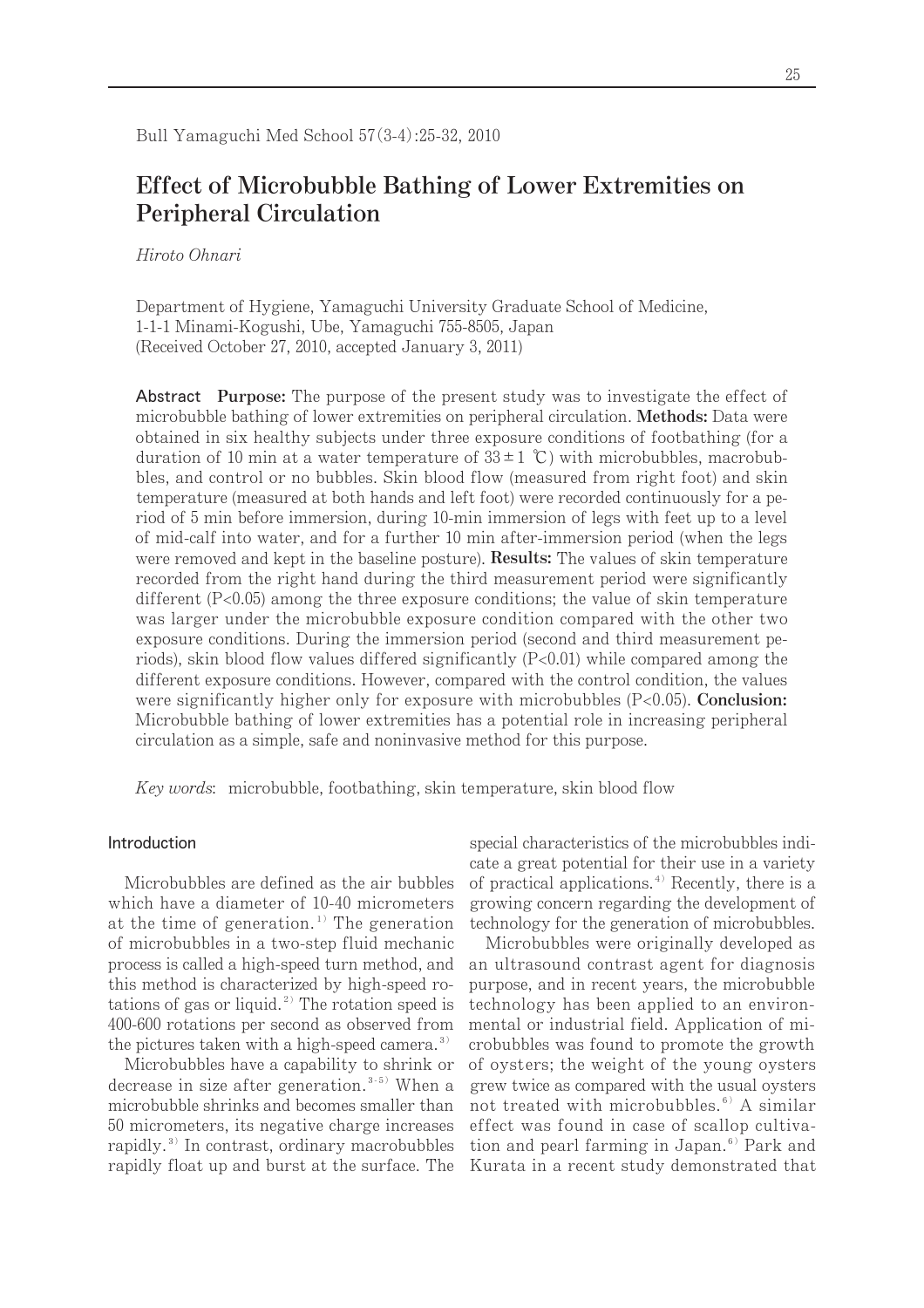microbubbles generated in a hydroponics solution significantly promoted plant growth. The authors speculated that the larger specific surface area of the microbubbles and negative electronic charges of the microbubbles surfaces may promote growth. 7)

As revealed in the previous research works, application of microbubbles in water may have beneficial health effects.<sup>3-7)</sup> Warm bathing could be incorporated with the use of microbubbles for a better effect on health. Any noninvasive method of increasing peripheral circulation would be beneficial clinically to many populations, especially with peripheral ulcers and for whom aerobic exercise is contraindicated or is not feasible.

There is no studies examining the effect of microbubble bathing on human peripheral circulation. Hence, the purpose of the present study was to investigate the effect of microbubble bathing of lower extremities on skin blood flow (SBF) and skin temperature (ST) of extremities. We hypothesized that microbubble bathing of lower extremities would enhance peripheral circulation.

#### Subjects and method

Six healthy nonsmoking male medical students aged 24 to 26 years (mean age  $\pm$  SD, 25  $\pm$ 0.6 yr; mean BMI  $\pm$  SD, 20.7  $\pm$  1.3 kg/m<sup>2</sup>) were examined. Test room temperature was kept at  $25 \pm 1$  °C. The subjects wore light clothing and rested in the seating position for 30 minutes before the start of the experiment; sensors were attached during this time. At the end of the rest period, each subject was asked to immerse both legs and feet up to a level of midcalf area in a tank filled with tap water at 33  $\pm$  1 °C, for a duration of 10 minutes. Figure 1 depicts the posture of the subject during exposure. The subjects maintained the posture with their both palms up on their thighs. After the exposure period, both legs were taken out of the tank and wiped lightly with a towel. The subject maintained the previous rest position and measurements were continued for further 10 minutes. The bubbles and the water current were generated two minutes prior to the immersion of the legs.

Each subject had three experiments with footbath under three different exposure con-



Fig. 1 Posture of the subject during exposure.

ditions: using tank water with microbubbles (experiment 1), macrobubbles (experiment 2) and control or no bubbles (experiment 3). Ten sets of microbubble generators (M2-MS, Nanoplanet Research Institute, Japan) were used. The microbubble generators were attached to the surface of the tank wall. A microbubble generator can generate microbubbles when the water flow to it is maintained at around 7 l/ min and the air volume, at 1 l/min. Therefore, for the ten sets of generators in experiments 1 and 2, the water flow and air volume were set at 70 l/min and 10 l/min, respectively. Experiment 3 was without bubbles but with a water flow at 70 l/min. The macrobubbles were generated using the Air Compressor (HP60, Techono Takatsuki, Japan), and a ceramic stone, the small pores of which were able to produce uniform macrobubbles. The size of the macrobubbles generated by the equipments used in this study had a diameter more than 1 millimeter.

The flow velocity (directions X, Y and Z) at the measurement point of blood flow was measured using a three-dimensional electromagnetic current meter (VP3000, KENEK Corporation, Japan). The average velocities of water for the 3 directions  $(X, Y, Y)$  and  $Z$  axes) were 0.04, 0.22 and 0.04 m/sec, 0.38, 0.20 and 0.06 m/sec, 0.01, 0.11 and 0.11 m/sec for microbubble, macrobubble, and control conditions, respectively.

One experiment was conducted on a single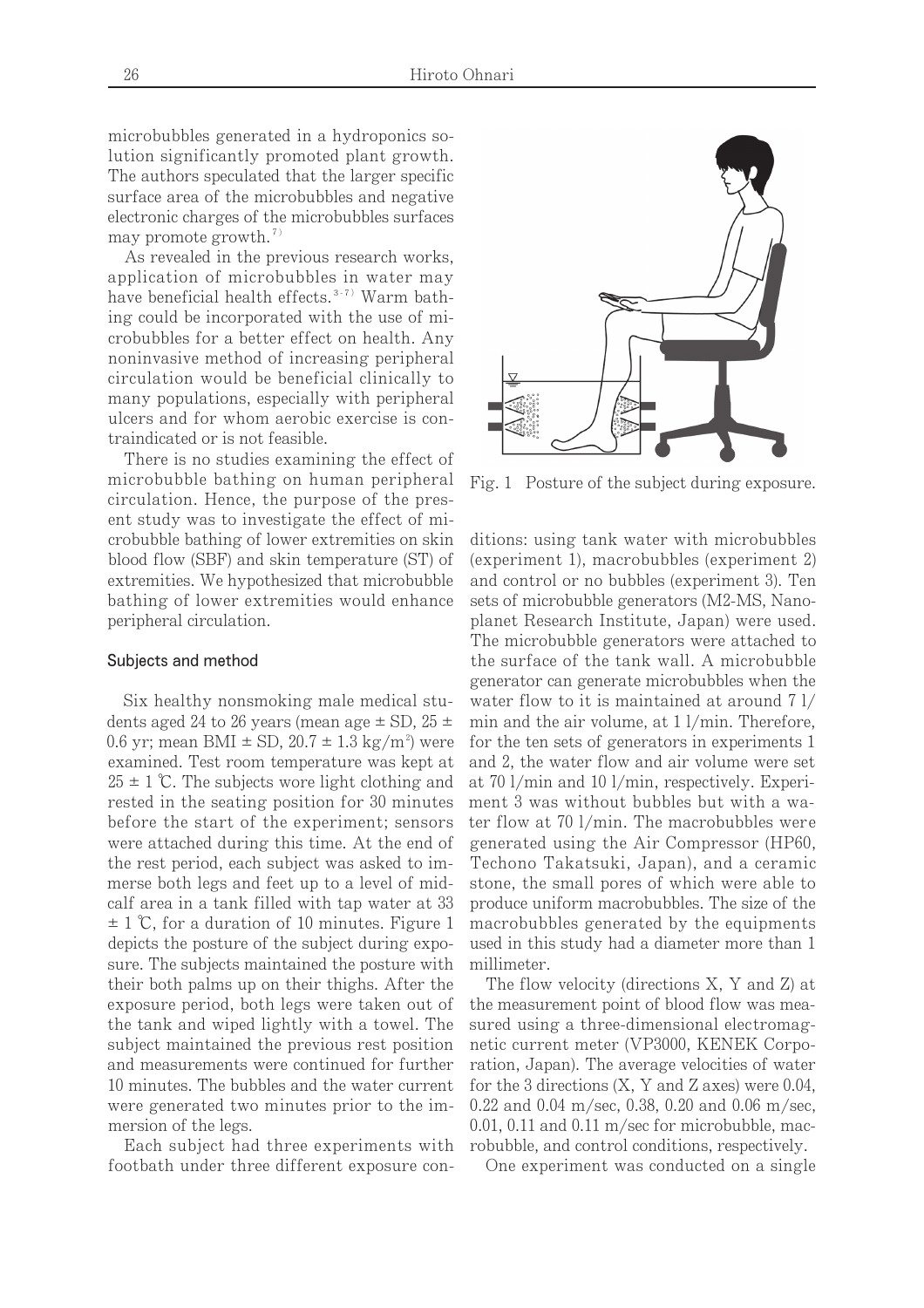day for each subject; the order of different experimental conditions was controlled to eliminate the order effect. The subjects were not informed of the order. Each subject used ear muffs during all experimental sessions in order to reduce the sound while generating microbubbles and macrobubbles.

To measure SBF, laser tissue blood flowmeter (FLO-C1, Omegawave, Japan) was used. This blood flowmeter can measure the Doppler shift of reflected laser light, and thereby provide a measurement of blood flow at a depth of around 1 mm. Several earlier studies demonstrated the usefulness of such type of blood flowmeter in measuring blood flow.<sup>8999</sup> In this study, the disc-shaped sensors of the blood flowmeter were fixed without exerting any pressure over the skin area of about 1.0 cm in diameter. To measure ST, a digital thermistor (K730, Technolseven, Japan) was used. The measurements were recorded continuously for a period of 5 min before immersion, during 10-min of immersion and for a further 10 min after-immersion period.

The sensor of the blood-flow meter was fixed to the dorsal side of the middle phalanx of middle toe in the right foot. Sensors of the thermistor were attached on the dorsal side at the middle phalanges of right and left hands (middle fingers) and at the middle phalanx of the second toe of right foot. Blood pressure and heart rate were also measured at the right upper arm before and after immersion using a fully automated blood pressure monitor (Dinamap 8100, Critikon, USA).

## Statistical analysis

Values of blood pressure and heart rate before and after immersion were compared. For comparison of the SBF and ST values obtained under different exposure conditions, average values of each were calculated for an equal 5 min period before, during and after immersion. Statistical analysis was done with Friedman's test and Wilcoxon signed-ranks test, with Bonferroni correction for multiple comparisons where appropriate, by using the SPSS statistical software version 16.0. Statistical significance was considered at P<0.05.

# Ethical consideration

The research outline and methods were explained to the subjects, and their written informed consent was taken. The subjects had the right to interrupt the experiment even if it was in the middle of an experimental session.

#### Results

The average values of systolic and diastolic blood pressures, and heart rate under the three exposure conditions are shown in Table 1. The values before and after exposure did not differ significantly in any of the exposure condition except for systolic blood pressure under the control condition  $(P = 0.040)$ .

Figures 2 and 3 show the average values of ST at each minute for six subjects under different exposure conditions, at the dorsal side of the middle fingers of right and left hands, respectively. Table 2 shows the average values of ST at different measurement periods under different exposure conditions from the dorsal side of the middle fingers of right and left hands. No statistically significant differences between the three exposure conditions were revealed at any measurement period in any of the measurement locations, except that the values of ST recorded from the right hand during the third measurement period were signifi-

Table 1 Blood pressure and heart rate under three exposure conditions

|                  | Microbubble     |                 | Macrobubble                                                                                  |                 | Control         |                   |
|------------------|-----------------|-----------------|----------------------------------------------------------------------------------------------|-----------------|-----------------|-------------------|
|                  |                 |                 | Before exposure After exposure Before exposure After exposure Before exposure After exposure |                 |                 |                   |
| $SBP$ (mmHg)     | $115.5 \pm 3.8$ | $119.2 \pm 4.5$ | $117.3 \pm 2.9$                                                                              | $114.7 \pm 2.1$ | $118.0 \pm 6.2$ | $112.8 \pm 3.5^*$ |
| $DBP$ (mmHg)     | $67.3 \pm 5.5$  | $69.5 \pm 3.7$  | $64.8 \pm 5.3$                                                                               | $66.8 \pm 4.4$  | $65.0 \pm 9.0$  | $66.2 \pm 5.4$    |
| Heart rate (bpm) | $68.0 \pm 10.2$ | $71.7 \pm 8.5$  | $64.8 \pm 6.6$                                                                               | $66.3 \pm 5.4$  | $71.8 \pm 4.8$  | $71.0 \pm 5.06$   |

SBP: systolic blood pressure

DBP: diastolic blood pressure

Significantly different from the before exposure value: \*P<0.05

Values are shown as mean  $\pm$  SD for six subjects.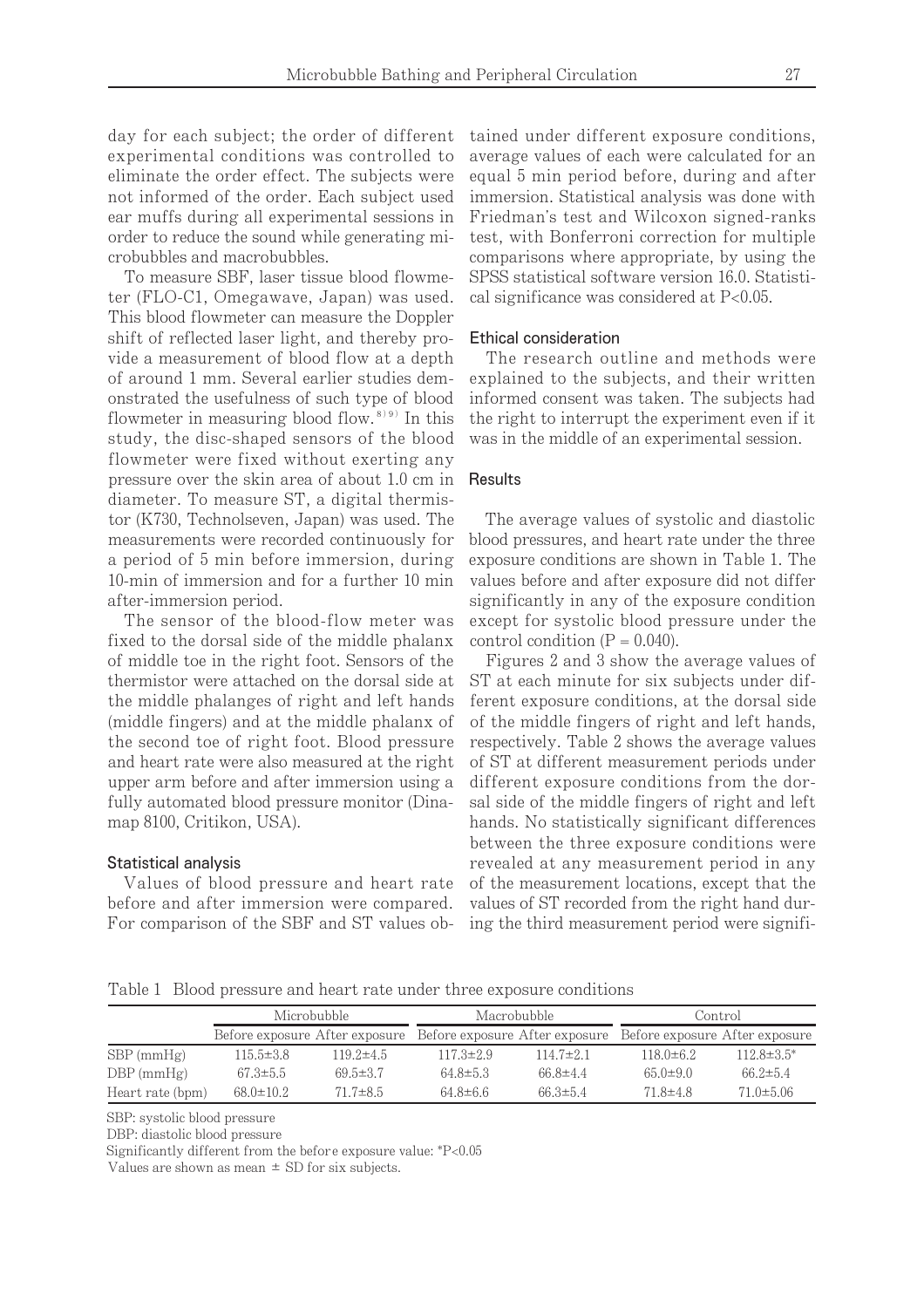

Fig. 2 Changes in average skin temperature  $(\mathbb{C})$ at the middle finger of right hand for six subjects under different exposure conditions.



Table 2 Skin temperature  $(\mathbb{C})$  from the middle finger of right and left hands at different time intervals under three exposure conditions

|                  |                                                         | Right middle finger in dorsal side $(\mathbb{C})$ |                         |                |         | Left middle finger in dorsal side $(\mathbb{C})$ |                                 |                |         |
|------------------|---------------------------------------------------------|---------------------------------------------------|-------------------------|----------------|---------|--------------------------------------------------|---------------------------------|----------------|---------|
| Time (min)       |                                                         |                                                   | Microbubble Macrobubble | Control        | P value |                                                  | Microbubble Macrobubble Control |                | P value |
| $1\sim5$         | <b>Before</b>                                           | $32.9 \pm 1.2$                                    | $31.3 \pm 1.8$          | $32.3 \pm 1.3$ | 0.607   | $31.9 \pm 1.7$                                   | $32.0 \pm 2.6$                  | $31.1 \pm 1.8$ | 0.115   |
| $6 - 10$         | Exposure                                                | $33.5 \pm 1.1$                                    | $31.8 \pm 1.6$          | $32.7 \pm 1.3$ | 0.846   | $32.3 \pm 1.4$                                   | $32.1 \pm 2.4$                  | $31.8 \pm 1.4$ | 0.069   |
|                  | $11\negthinspace\negthinspace\negthinspace-15$ Exposure | $33.4 \pm 1.0$                                    | $31.9 \pm 1.6$          | $33.1 \pm 1.4$ | 0.607   | $32.6 \pm 1.4$                                   | $32.2 \pm 2.4$                  | $31.9 \pm 1.3$ | 0.042   |
| $16\sim20$ After |                                                         | $33.1 \pm 0.9$                                    | $30.9 \pm 2.3$          | $32.2 \pm 1.2$ | 0.223   | $32.2 \pm 1.6$                                   | $31.5 \pm 3.0$                  | $30.9 \pm 1.6$ | 0.135   |
| $21\sim25$ After |                                                         | $33.1 \pm 1.0$                                    | $31.1 \pm 2.1$          | $32.1 \pm 1.3$ | 0.223   | $32.4 \pm 1.4$                                   | $31.6 \pm 3.1$                  | $30.7 \pm 1.7$ | 0.135   |

Values are shown as mean  $\pm$  SD for six subjects.



Fig. 4 Changes in average skin temperature  $(\mathbb{C})$ at the second toe of right foot for six subjects under different exposure conditions.

cantly different  $(P = 0.042)$  among these three conditions; the value of ST was larger under the microbubble exposure condition compared with the other two exposure conditions.

Figure 4 shows the average values of ST at each minute for the dorsal side of the second toe of right foot for six subjects, under different exposure conditions. Table 3 shows the average values of ST at different measurement periods under different exposure conditions from the dorsal side of the second toe of right foot. No statistically significant differences among the three exposure conditions were revealed at any measurement period in any

Table 3 Skin temperature (°C) from the second toe of right foot at different time intervals under three exposure conditions

| Time (min) |          | Microbubble    | Macrobubble    | Control        | P value |
|------------|----------|----------------|----------------|----------------|---------|
| $1\sim5$   | Before   | $31.1 \pm 2.4$ | $30.1 \pm 3.1$ | $30.9 \pm 3.1$ | 0.513   |
| $6 - 10$   | Exposure | $32.8 \pm 0.3$ | $32.7 \pm 0.2$ | $32.8 \pm 0.1$ | 0.607   |
| $11 - 15$  | Exposure | $33.1 \pm 0.4$ | $32.8 \pm 0.2$ | $33.0 \pm 0.1$ | 0.115   |
| $16 - 20$  | After    | $29.8 \pm 1.1$ | $28.1 \pm 1.7$ | $29.0 \pm 2.6$ | 0.115   |
| $21 - 25$  | After    | $29.8 \pm 1.6$ | $28.6 \pm 2.4$ | $29.7 \pm 3.0$ | 0.846   |

Value are shown as mean±SD for six subjects.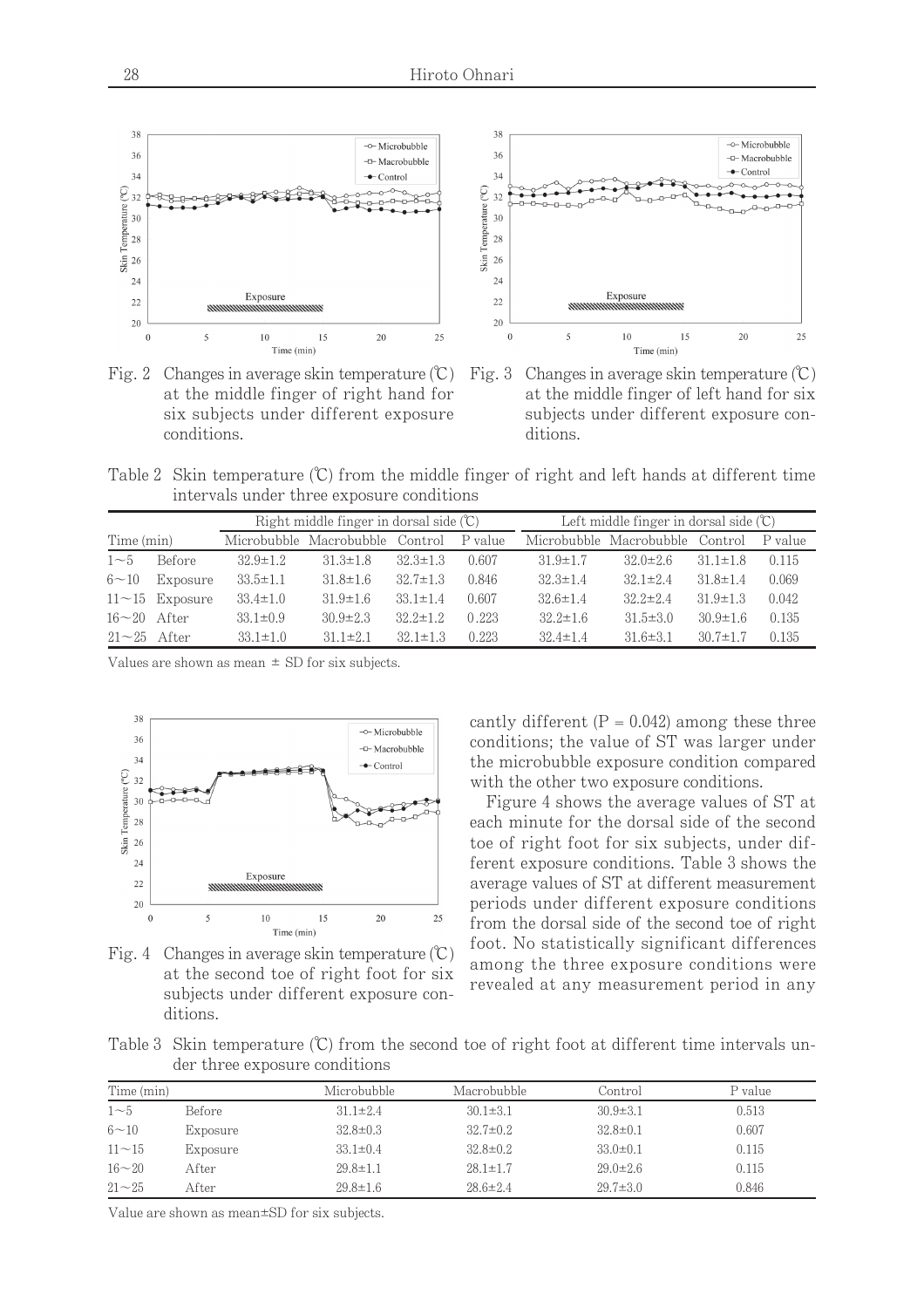of the measurement location. The ST after immersion decreased under all exposure conditions. Although the condition of microbubble had the tendency for a higher ST compared with other conditions, the difference was not significant.

The average change in SBF from the middle toe of right legs is depicted in Table 4 and Figure 5. During the immersion period (second and third measurement periods), SBF values differed significantly  $(P = 0.006$  and  $P = 0.009$ , respectively) while compared among the different exposure conditions. However, compared with the control condition, the values were significantly higher  $(P = 0.040, P = 0.014,$  respectively) only for exposure with microbubbles. In general there was a trend for an increase in SBF during exposure followed by a decreasing trend after exposure.

## Discussion

A number of research works on hot bath has been conducted during the past few decades,



Fig. 5 Changes in average blood flow (ml/ min/100g) at the middle toe of right foot for six subjects under different exposure conditions.

and in recent years, the health effects of footbathing are being reported. Those studies demonstrated various effects; psychological and immunological effects, effect on sleep, influence on autonomic nerve system, relaxation effect etc. 10-13) As demonstrated in previous studies, footbath with warm water of certain temperatures caused an increase peripheral blood flow without affecting core body temperature.<sup>14</sup> Warm footbath is also an effective method of relaxation. <sup>15</sup>) Moreover, heart rate during footbathing remains within normal range, and hence, footbathing is also a safe intervention for the elderly.<sup>14)</sup>

Various methods of footbathing have been reported in the literature: footbath simply with warm water; footbath with essential oils and bath salts, with washing and massage, or with exposure to carbon dioxide.<sup>16-18)</sup> The water temperature and immersion time vary among studies.<sup>10/12/14/19/20</sup> In this experiment, we used a water temperature which is near to our body skin surface temperature, in order to avoid any confounding influence of heat on peripheral circulation.

As observed in the present study, systolic blood pressure under the control condition differed significantly after exposure compared to the before exposure value. In contrast, there was no remarkable change in subject's blood pressure or heart rate after micro- or macrobubble bathing of lower extremities, which indicates that such bathing did not exert any stress to the cardiopulmonary function of the study population.

During exposure, under all conditions, there was an increasing trend for hand skin temperature, which showed a significant difference during the second half of immersion period; skin temperature was higher under the condi-

Table 4 Blood flow (ml/min/100g) from the middle toe of right foot at different time intervals under three exposure conditions

| Time (min)  |          | Microbubble       | Macrobubble     | Control         | P value |
|-------------|----------|-------------------|-----------------|-----------------|---------|
| $1\sim5$    | Before   | $0.52 \pm 0.29$   | $0.23 \pm 0.18$ | $0.43 \pm 0.23$ | 0.115   |
| $6 \sim 10$ | Exposure | $1.62 \pm 0.71$ * | $0.24 \pm 0.12$ | $0.45 \pm 0.21$ | 0.006   |
| $11 - 15$   | Exposure | $1.38 \pm 0.44*$  | $0.26 \pm 0.12$ | $0.39 \pm 0.18$ | 0.009   |
| $16 - 20$   | After    | $0.18 \pm 0.03$   | $0.18 \pm 0.15$ | $0.35 \pm 0.20$ | 0.513   |
| $21 - 25$   | After    | $0.21 \pm 0.10$   | $0.15 \pm 0.14$ | $0.35 \pm 0.21$ | 0.311   |

Significantly different from the corresponding control value: \*P<0.05 Value are shown as mean±SD for six subjects.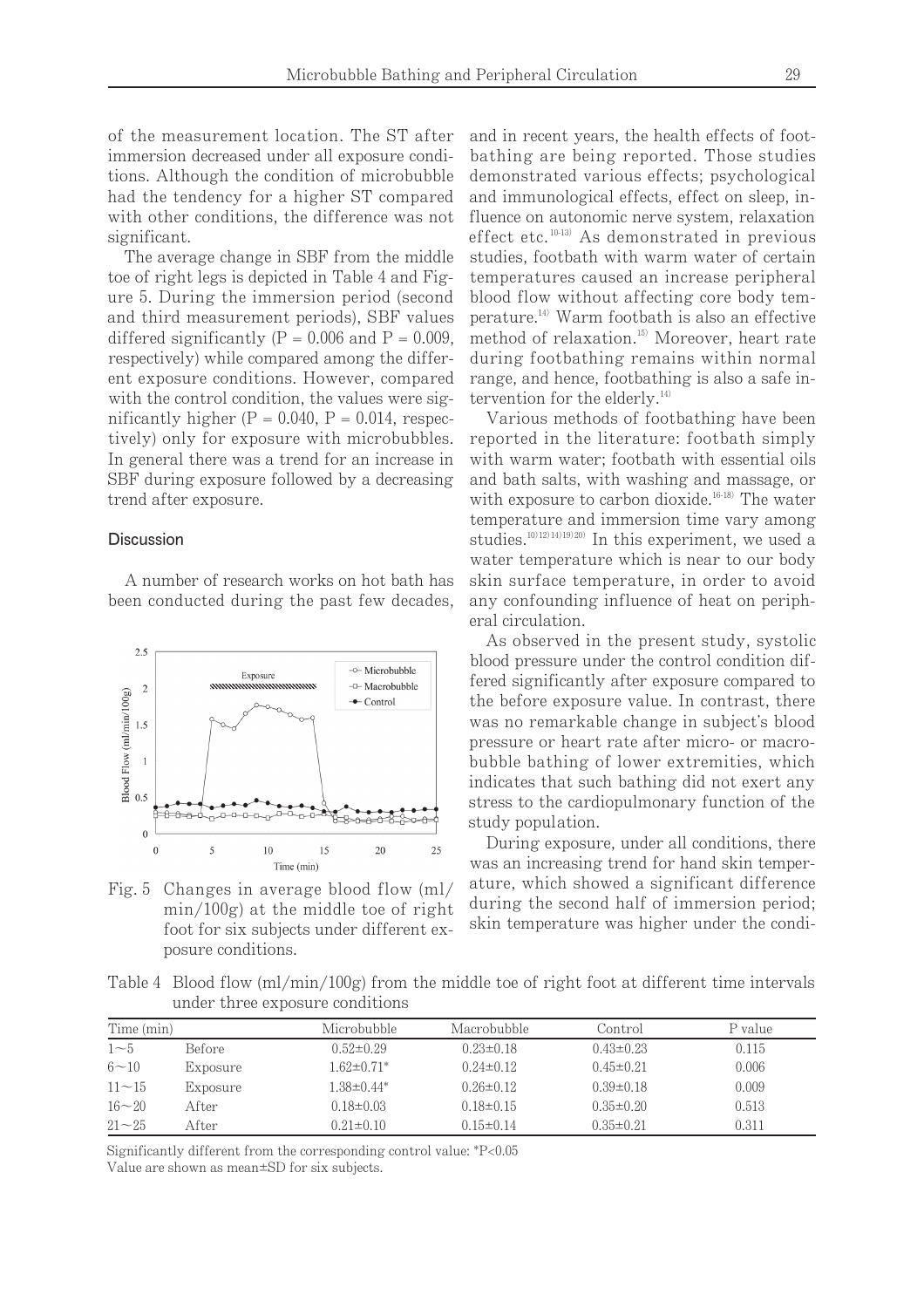tion of bathing with microbubbles. Furthermore, as revealed in this study, a significant difference among the three exposure conditions was observed in blood flow measured with the laser tissue blood flowmeter; compared with the control condition, the difference (increase) was significant only under the condition of bathing with microbubbles. All these findings indicate the capability of microbubble bathing to positively influence the peripheral circulation.

In this experiment, the response patterns in ST and SBF were not similar. Microcirculation in human hand skin is accomplished through the superficial capillary network and the deeper subpapillary network. $^{21/22/2}$  The blood flowmeter used in this study could record blood flow in the superficial vessels of skin.<sup>9)</sup> In contrast, peripheral skin temperature reflects mainly the volume of blood flow in deeply located vessels responsible for thermoregulation.<sup>23</sup> Therefore, the responses in peripheral ST and SBF may differ from same type of exposures or provocations. Such different patterns of responses in ST and SBF have been observed in previous studies also. $^{23)24)}$ 

The underlying mechanisms for the abovementioned responses in SBF and ST are difficult to explain due to limited literatures on the topic. Also, from our study design, it is not possible to explain the mechanisms lying behind the observed effects with the application of microbubbles. As it has been demonstrated earlier, warm footbath increases parasympathetic activity and decreases sympathetic activity. <sup>15</sup>)In a study by Shimizu et al., the authors concluded that microbubble bathing provides more comfort and relaxation than the other bathing conditions without microbubbles.<sup>25)</sup> In another study, microbubble bathing containing oxygen was more effective for refreshing and relaxing for a smooth transition to sleep as well as for soothing dry skin. <sup>26</sup>) It may be possible that the activity of parasympathetic nervous system is augmented and that of the sympathetic nervous system is diminished further by the footbath with microbubbles. As mentioned by Harada et al., sensory neuron stimulation in the skin from micro-bubble bathing can enhance the release of calcitonin gene-related peptide (CGRP) from the nerve endings. <sup>27</sup>) There is a possibility that the in-

creased peripheral circulation observed in our study is mediated by the vasodilation induced by the activity of CGRP.<sup>28</sup> In future, the local interaction of microbubbles with the skin (e.g. role of microbubbles on skin pores and permeability) needs to be investigated.

During the post-immersion period in the foot, the skin temperature and blood flow decreased after an initial rise during the immersion. Since the room temperature was set at 25  $\mathbb{C}$ , skin temperature and blood flow of the foot probably decreased due to evaporation of heat from the lower extremity. However, it might be interesting to observe the changes in peripheral circulation with microbubble bathing at a higher room temperature or water temperature.

The findings of the current study indicate that warm footbath with application of microbubbles was significantly more effective in improving peripheral circulation compared to only warm footbath or footbath combined with application of macrobubble. However, the optimum water temperature and duration of microbubble bathing of extremities need to be confirmed in future studies.

#### Limitations to this study

Firstly, a small number of study subjects participated in this study. Secondly, this study was conducted with young healthy subjects and the generalizability of the current findings to other groups is uncertain. Thirdly, microbubble bathing was done with a single water temperature of 33  $\mathbb C$  for a fixed duration of exposure (10 min). Future studies should focus on the effects of microbubble bathing on peripheral circulation by changing the density of microbubbles, with a different water temperature and exposure time.

#### **Conclusions**

From the observed results it can be concluded that as a simple, safe and noninvasive method, microbubble bathing of lower extremities has a potential role in increasing peripheral circulation. Further research works with a larger sample size are necessary to confirm the findings of this study.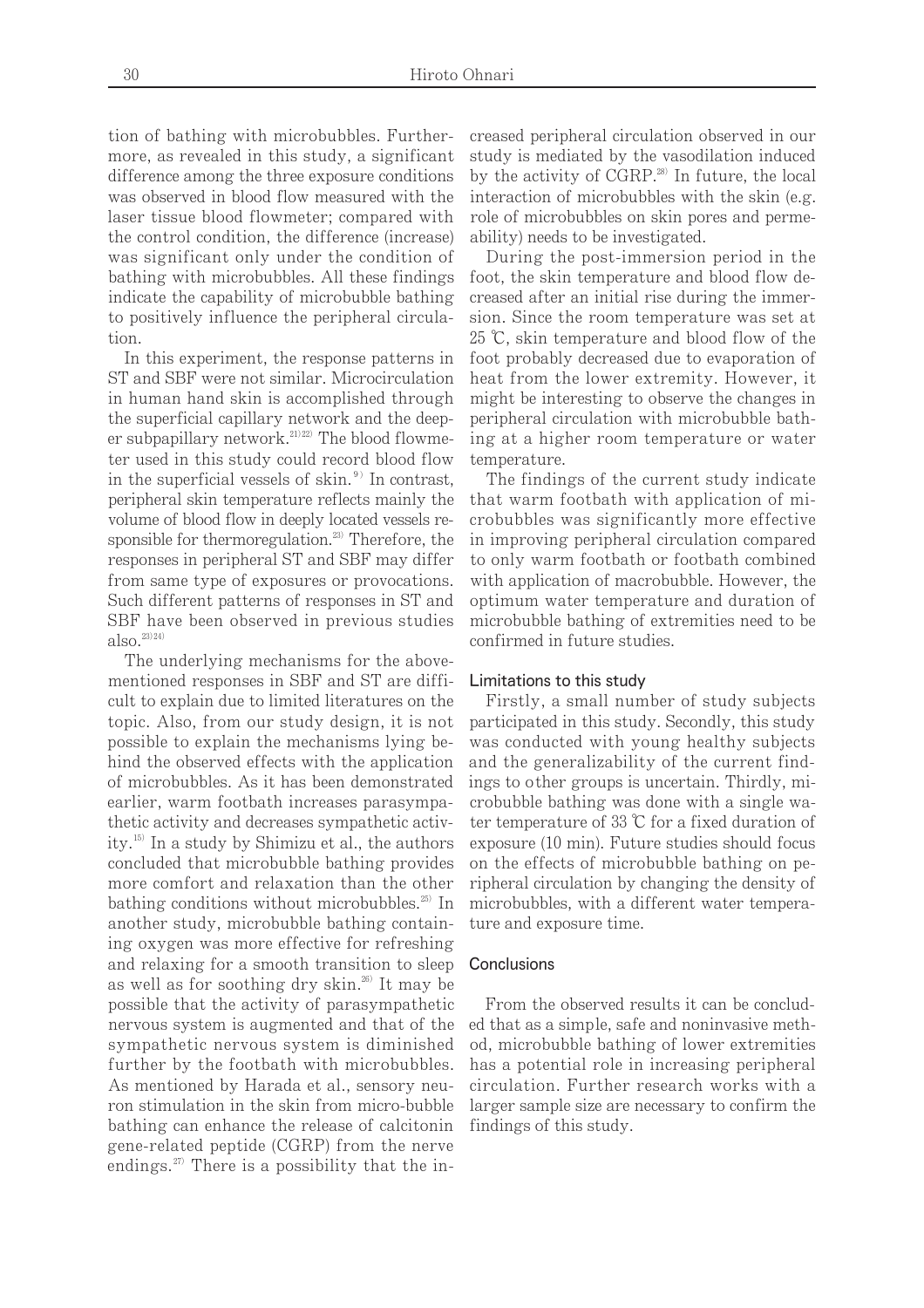### Acknowledgements

The author is grateful to Prof. Noriaki Harada (Department of Hygiene, Yamaguchi University Graduate School of Medicine, Japan) for his academic advice and final revision of this manuscript, and Dr. Hossain Md. Mahbub (Department of Hygiene, Yamaguchi University Graduate School of Medicine, Japan) and Prof. Hirofumi Ohnari (Tokuyama College of Technology, Yamaguchi, Japan) for their valuable advice on statistical analysis and in the preparation of the manuscript.

#### References

- 1) Ohnari, H., Takahashi, M., Himuro, S. and Shakutsui, H.: Roles of micro bubble: Technique in multiphase flow (in Japanese). *Jpn. J. Multiph. Flow*, **16**: 130-137, 2002.
- 2) Ohnari, H.: International Patent, WO 00/69550, 2000.
- 3) Ohnari, H.: The Characteristics and possibilities of micro-bubble technology (in Japanese with English abstract). J. MMIJ, 123:89-96, 2007.
- 4)Li, P., Takahashi, M. and Chiba, K.: Enhanced free-radical generation by shrinking microbubbles using a copper catalyst. Chemosphere, **77**: 1157-1160, 2009.
- 5)Takahashi, M.: Zeta potential of microbubbles in aqueous solutions: electrical properties of the gas-water interface. J. Phys. Chem. B, 109: 21858-21864, 2005.
- 6) Ohnari, H.: Fisheries experiments of cultivated shells using micro-bubbles techniques (in Japanese). J. Heat Transfer Soc.  $Jpn.$ , 40: 2-7, 2001.
- 7)Park, J.S. and Kurata, K.: Application of microbubbles to hydroponics solution promotes lettuce growth. HortTechnology, 19:212-215, 2009.
- 8) Hidaka, O., Yanagi, M. and Takada, K.: Changes in masseteric hemodynamics time-related to mental stress. J. Dent. Res., 83:185-190, 2004.
- 9) Ishii, H., Niioka, T. and Izumi, H.: Difference between male and female rats in cholinergic activity of parasympathetic vasodilatation in the masseter muscle. Arch. Oral Biol., **54**: 533-542, 2009.
- 10) Uebaba, K. and Xu, F.H.: Temperaturedependent physio-psychological changes by footbath: changes in electroencephalogram, cerebral circulation, R-R variability and comfort. J. Jpn. Assoc. Phys. Med. Balneol. Climatol., 67:119-129, 2004.
- 11) Inagaki, J., Mahbub, M.H. and Harada, N.: Effects of timing of warm bathing on night sleep in young healthy subjects. Bull. Yamaguchi Med. Sch., 54: 9-17, 2007.
- 12) Sung, E.J. and Tochihara, Y.: Effects of bathing and hot footbath on sleep in winter. J. Physiol. Anthropol. Appl. Human Sci., **19**: 21-27, 2000.
- 13) Saeki, Y., Nagai, N. and Hishinuma, M.: Effect of footbathing on autonomic nerve and immune function. Complement. Ther. Clin. Pract., **13**: 158-165, 2007.
- 14) Liao, W.C., Landis, C.A., Lentz, M.J. and Chiu, M.J.: Effect of foot bathing on distal-proximal skin temperature gradient in elders. *Int. J. Nurs. Stud.*, **42**: 717-722, 2005.
- 15) Yamamoto, K., Aso, Y., Nagata, S., Kasugai, K. and Maeda, S.: Autonomic, neuroimmunological and psychological responses to wrapped warm footbaths–A pilot study. Complement. Ther. Clin. Pract., 14:195-203, 2008.
- 16) Saeki, Y.: The effect of foot-bath with or without the essential oil of lavender on the autonomic nervous system: a randomized trial. Complement. Ther. Med.,  $8:2-7$ , 2000.
- 17) Nitta, N., Aso, Y. and Kawabata, K.: A comparison of the effect of nursing care using footbath, foot massage and foot massage combined with footbath for relaxation (in Japanese). J. Assoc. Neuro $physiol. Sci., 22 : 55-63, 2002.$
- 18) Hashimoto, M. and Yamamoto, N.: Decrease in heart rates by artificial CO2 hot spring bathing is inhibited by beta1-adrenoceptor blockade in anesthetized rats. J. Appl. Physiol., **96**: 226-232, 2004.
- 19) Ohira, T., Okada, M. and Shimamoto, T.: Effect of foot baths on peripheral skin temperature, blood flow, and salivary cortisol. *Biomed. Thermol.*, **23**: 181-185, 2004.
- 20) Uebaba, K. and Xu, F.H.: Changes of stress markers by footbath: salivary IgA, uri-